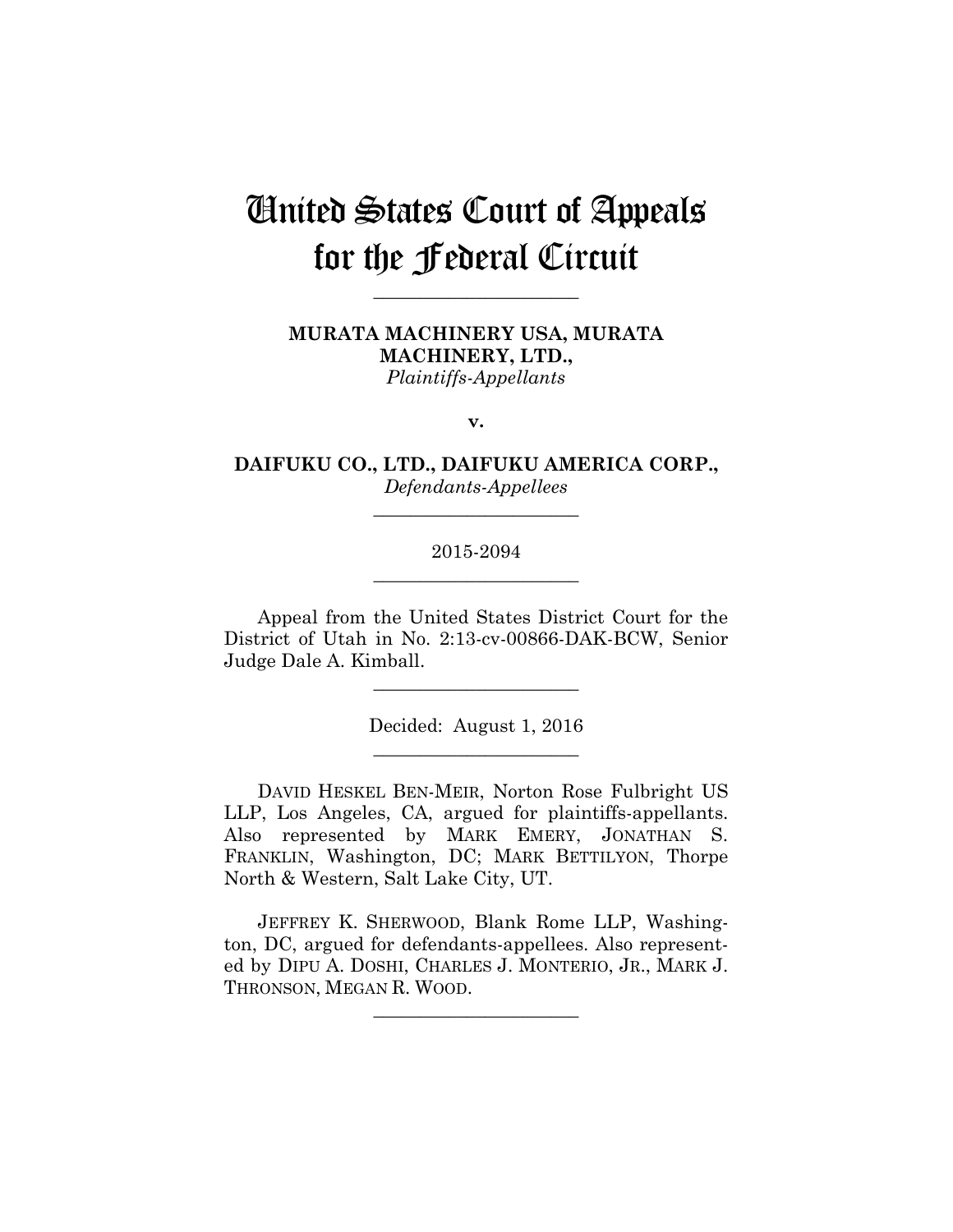## Before REYNA, CHEN, and STOLL, *Circuit Judges.*

### STOLL, *Circuit Judge*.

This is an interlocutory appeal from a patent infringement lawsuit that Murata Machinery USA and Murata Machinery, Ltd. (collectively "Murata") filed against Daifuku Co., Ltd. and Daifuku America Corp. (collectively "Daifuku") in the United States District Court for the District of Utah. Daifuku petitioned for inter partes review of all of the asserted patents, and the district court then stayed the litigation. Murata moved to lift the stay and for entry of a preliminary injunction, but the district court denied the motions in a single order. We hold that the district court did not err in refusing to lift the stay, but that its cursory denial of the preliminary injunction did not satisfy Rule 52(a)(2) of the Federal Rules of Civil Procedure, which requires that a court state findings and conclusions supporting denial of a preliminary injunction. Thus, we affirm the district court's order as it pertains to the stay, but vacate the order with respect to the preliminary injunction and remand for proceedings consistent with this opinion.

#### **BACKGROUND**

Murata and Daifuku are direct competitors in the manufacture and maintenance of automated material handling systems ("AMHS"). AMHS use robotic vehicles suspended on tracks from the ceilings of semiconductor cleanrooms to move and manipulate semiconductor components. In September 2013, Murata sued Daifuku in the United States District Court for the District of Utah alleging infringement of three of its patents: U.S. Patent Nos. 7,165,927, 7,771,153, and 8,197,172 (collectively, the "Original Patents"). One year later, in September 2014, Murata moved to amend its complaint to further assert U.S. Patent Nos. 6,113,341 and 6,183,184 (collectively, the "Additional Patents"). Shortly thereafter, Daifuku peti-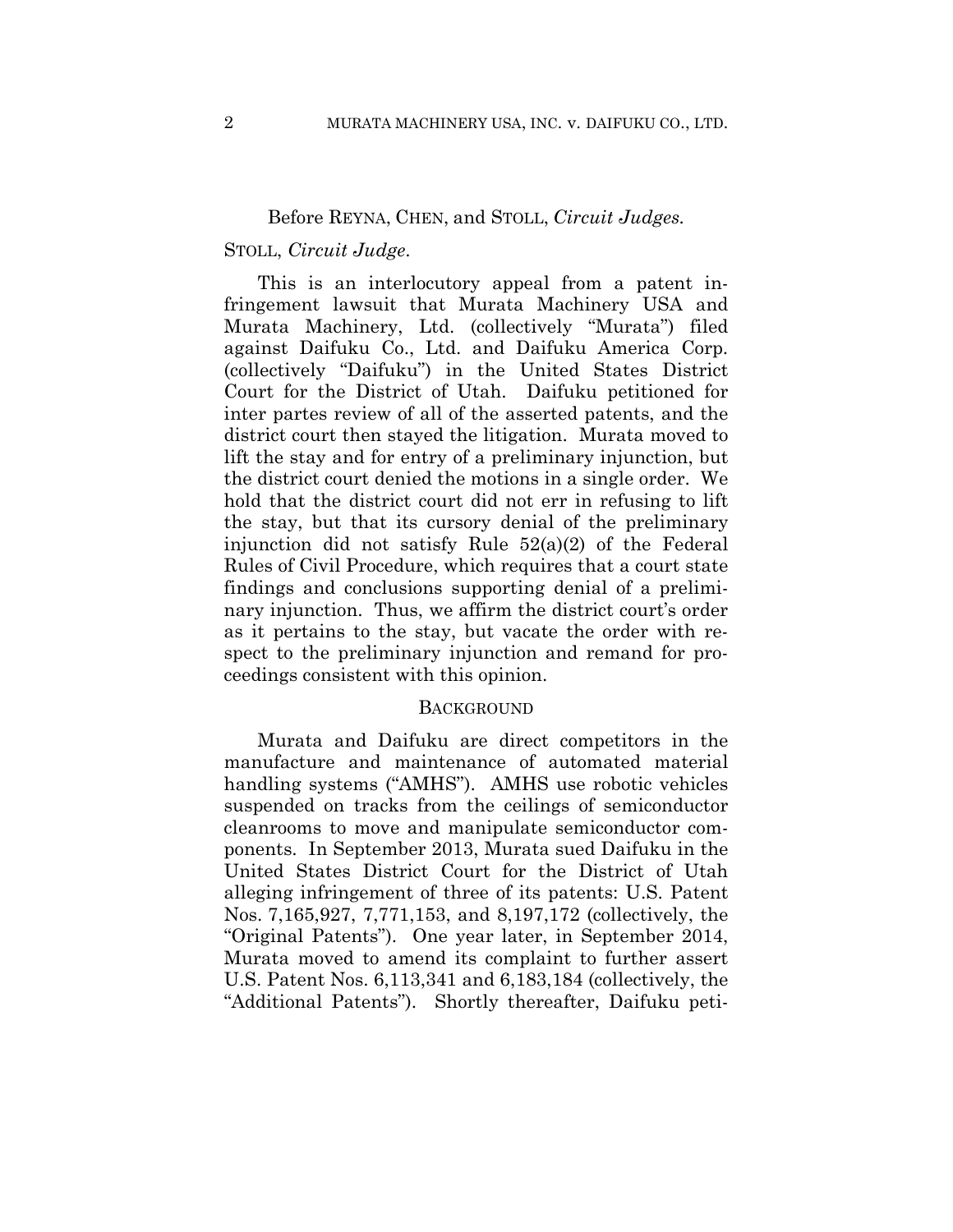tioned the Patent Trial and Appeals Board of the Patent and Trademark Office for inter partes review ("IPR") of the Original Patents and concurrently moved to stay the district court litigation pending the outcome of the IPR proceedings. Daifuku relied on the traditional threefactor test district courts use in stay determinations: (1) stage of the proceedings; (2) potential for the stay to simplify issues in case; and (3) undue prejudice to the non-moving party or a clear tactical advantage for the moving party resulting from stay. Murata responded, opposing the stay and advocating that the district court consider a fourth factor in addition to the three Daifuku had briefed: potential for a stay to reduce the burden of litigation on the parties and the court.

On February 12, 2015, the district court, relying on the four-factor test advocated by Murata, stayed the case pending the Board's resolution of Daifuku's IPR petitions. The court's order also granted leave for Murata to amend its complaint to add the Additional Patents, but made clear that it was staying the entire case, including any proceedings involving the Additional Patents if Murata chose to add them. The district court justified staying the entire case based on Murata's assertion in its motion to amend that litigating the Original and Additional Patents piecemeal would make little sense due to a significant overlap in discovery. The district court also stated, however, that Murata could file a motion to lift the stay regarding the Additional Patents if a legitimate reason for doing so materialized.

Murata amended its complaint on February 19, 2015, to include the Additional Patents. After the Board instituted an IPR proceeding on each of the Original Patents, on May 28, 2015, Murata moved to lift the stay only with regard to the Additional Patents, this time relying on the three-factor test Daifuku had first introduced and without mentioning the additional "burden of litigation" factor it advocated when it opposed issuance of the stay. Amidst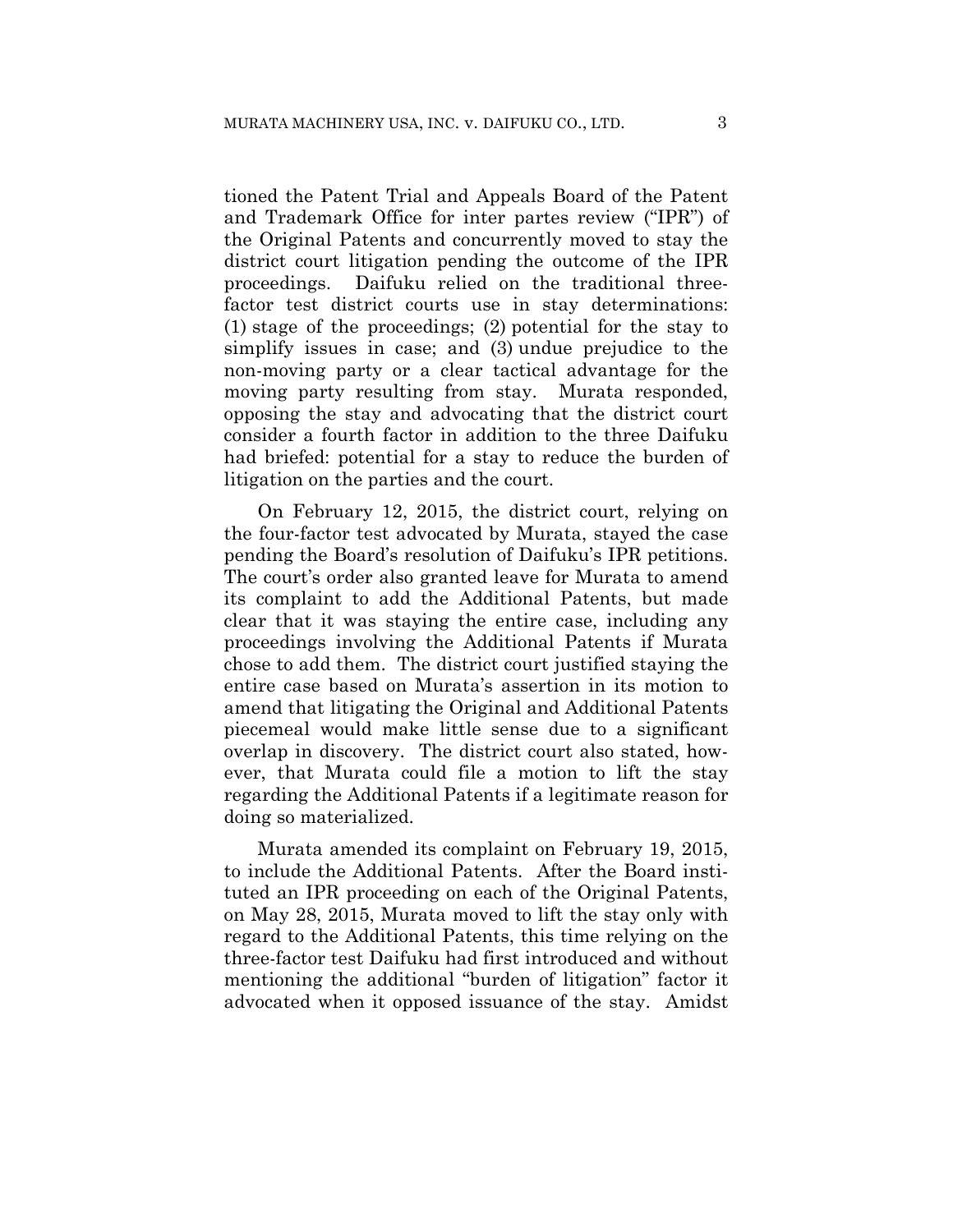motions practice regarding lifting the stay, Daifuku filed IPR petitions on the Additional Patents.1 Before the district court decided Murata's pending motion to lift the stay, Murata moved for a preliminary injunction against Daifuku based on purported infringement of the Additional Patents.

The district court denied Murata's motion to lift the stay, relying on the same four-factor test it applied when it issued the stay and finding that every factor that weighed in favor of granting the stay continued to do so. The district court again cited Murata's earlier argument, made in its motion for leave to amend the complaint to include the Additional Patents, that litigating the Original Patents and Additional Patents separately would make "no sense." *Murata Mach. USA, Inc. v. Daifuku Co.* (*Dist. Ct. Order*), No. 2:13-cv-00866, 2015 WL 5178456, at \*1 (D. Utah Sept. 4, 2015). The court reasoned that lifting the stay for only the Additional Patents might cause duplicative discovery and mentioned that, indeed, the Additional Patents now faced potential IPR proceedings. Thus, the district court denied Murata's motion to lift the stay. The court then held that Murata untimely filed its motion for preliminary injunction and concluded that "[b]ecause the court has now declined to lift the stay, the Motion for Preliminary Injunction is denied without

1

<sup>1</sup> We take notice that the Board instituted IPR proceedings for the Additional Patents after the parties completed briefing in this appeal. *See Daifuku Co. v. Murata Mach., Ltd.*, IPR2015–01538, Paper No. 11 (P.T.A.B. January 19, 2016); *Daifuku Co. v. Murata Mach., Ltd.*, IPR2015–01539, Paper No. 11 (P.T.A.B. Jan. 19, 2016); Oral Argument at 6:45–8:31, *available at* http://oralarguments.cafc.uscourts.gov/default.aspx?fl= 2015-2094.mp3.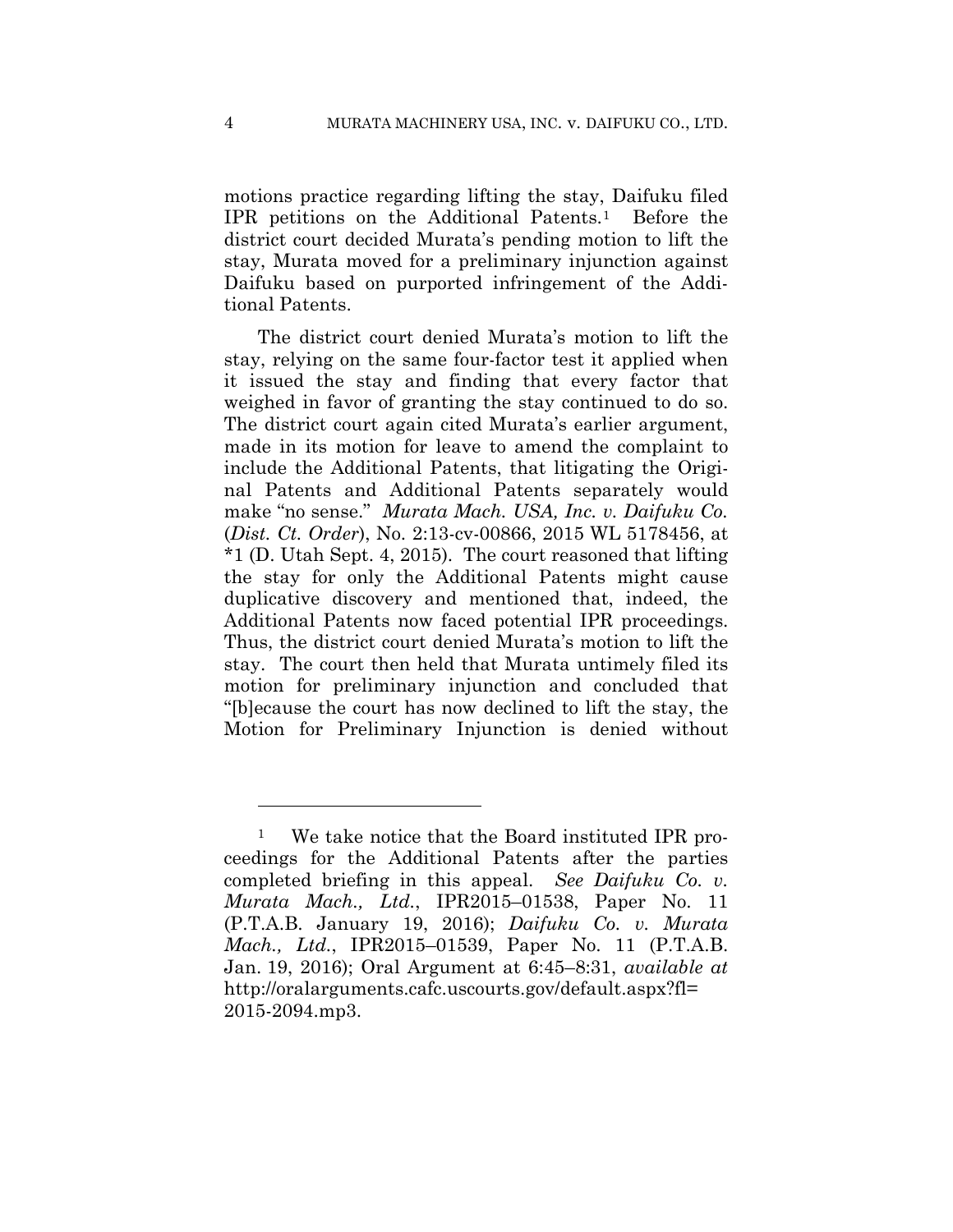prejudice to renew at a later date, if appropriate." *Id.* at \*2.

Murata appeals the district court's refusal to lift the stay and its denial of the preliminary injunction.

#### **DISCUSSION**

"It is axiomatic that the initial inquiry in any appeal is whether the court to which appeal is taken has jurisdiction to hear the appeal." *Arlington Indus., Inc. v. Bridgeport Fittings, Inc.*, 759 F.3d 1333, 1336 (Fed. Cir. 2014) (internal citation omitted) (quoting *Woodard v. Sage Prods., Inc.*, 818 F.2d 841, 844 (Fed. Cir. 1987) (en banc)). We first recognize that we have jurisdiction to review an interlocutory order denying a preliminary injunction in a patent infringement lawsuit under 28 U.S.C. § 1292(a)(1)  $\&$  (c)(1). "[I]f the trial court's stay order had the practical effect of denying [appellant]'s motion for a preliminary injunction," we have interlocutory jurisdiction. *Procter & Gamble Co. v. Kraft Foods Glob., Inc.*, 549 F.3d 842, 846 (Fed. Cir. 2008).

We typically do not have interlocutory jurisdiction over a district court's decision to stay or not stay a case. *See Intellectual Ventures II LLC v. JPMorgan Chase & Co.*, 781 F.3d 1372, 1375 (Fed. Cir. 2015) (explaining that "decisions on motions to stay ordinarily are not immediately appealable under the final judgment rule" (citing *Gulfstream Aerospace Corp. v. Mayacamas Corp.*, 485 U.S. 271, 277–78 (1988))). During interlocutory review, however, certain "orders, which ordinarily would be nonappealable standing alone, may be reviewed" under the doctrine of pendent jurisdiction, at the court's discretion. *Procter & Gamble*, 549 F.3d at 846 (quoting *Intermedics Infusaid, Inc. v. Regents of Univ. of Minn.*, 804 F.2d 129, 134 (Fed. Cir. 1986)). Considering that the district court in this case maintained the stay and denied the preliminary injunction concurrently in a single order, those decisions are inextricably linked and we exercise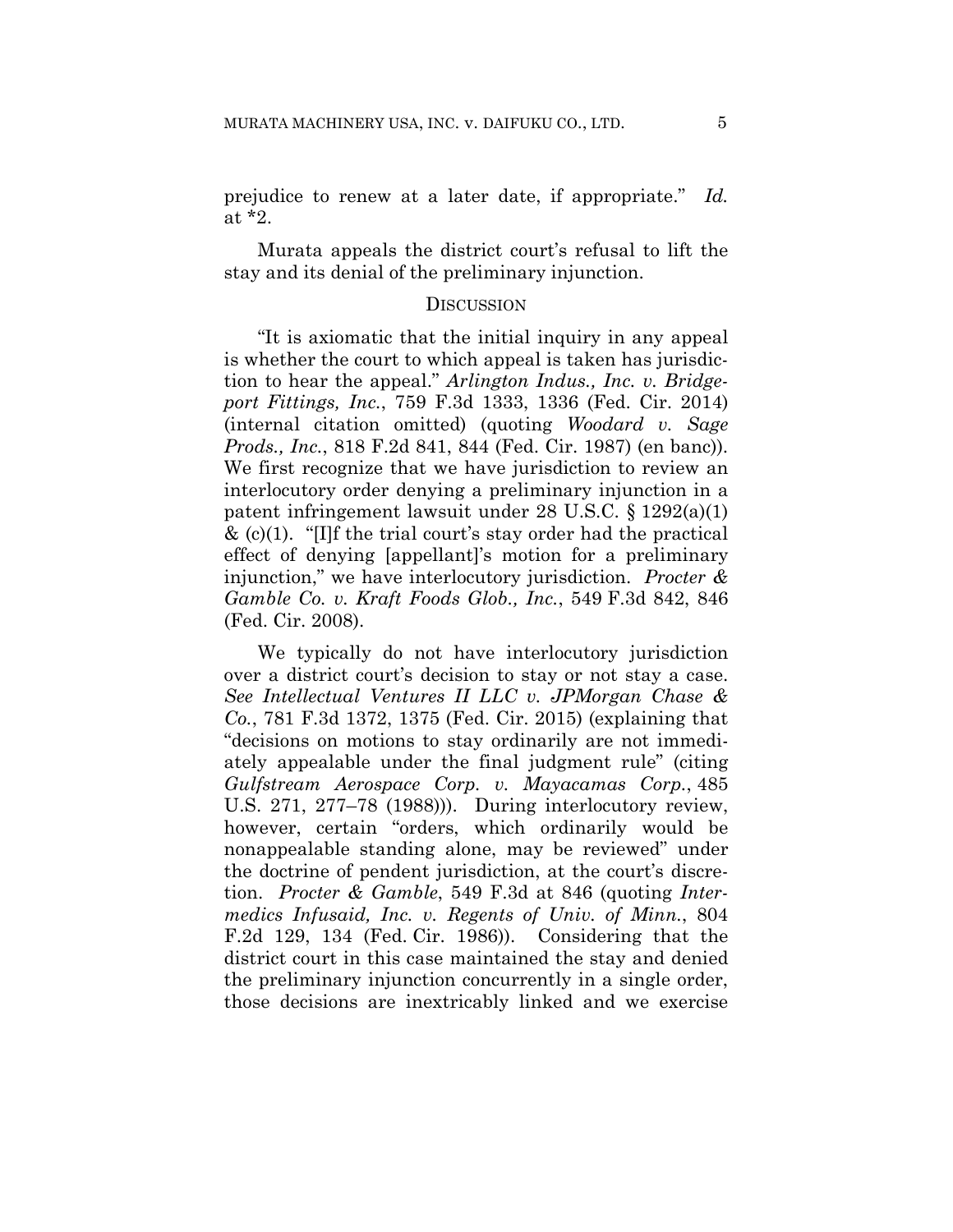our discretion to consider the district court's stay decision along with its denial of a preliminary injunction. *See id.* ("Because we have jurisdiction to review the effective denial of [appellant]'s motion for a preliminary injunction, we also have jurisdiction over the trial court's decision to stay this case pending . . . proceedings before the PTO."); *Intermedics Infusaid, Inc.*, 804 F.2d at 134 ("Whether an appellate court exercises this 'doctrine of pendent jurisdiction at the appellate level' is a matter of discretion.").

#### I. *Motion to Lift Stay*

We first consider the district court's denial of Murata's motion to lift the stay with regard to the Additional Patents. We hold that the district court did not err in refusing to lift the stay entered in this case.

The ability to stay cases is an exercise of a court's inherent power to manage its own docket. *See Procter & Gamble*, 549 F.3d at 848–49 (citing *Landis v. N. Am. Co.*, 299 U.S. 248, 254–55 (1936)). Thus, we review the district court's refusal to lift a stay pending IPR for an abuse of discretion. *See id.* at 845.

A court may lift a stay if the circumstances supporting the stay have changed such that the stay is no longer appropriate. *Canady v. Erbe Elektromedizin GmbH*, 271 F. Supp. 2d 64, 74 (D.D.C. 2002). District courts typically analyze stays under a three-factor test: "(i) whether a stay would unduly prejudice or present a clear tactical disadvantage to the non-moving party; (ii) whether a stay will simplify the issues in question and trial of the case; and (iii) whether discovery is complete and whether a trial date has been set." *Nokia Corp. v. Apple Inc.*, No. C.A. 09-791, 2011 WL 2160904, at \*1 (D. Del. June 1, 2011) (quoting *Xerox Corp. v. 3Com Corp.*, 69 F. Supp. 2d 404, 406 (W.D.N.Y. 1999)). Murata's principal argument is that the district court should have relied on this threefactor test and that it abused its discretion by considering an additional, fourth factor—the burden of litigation on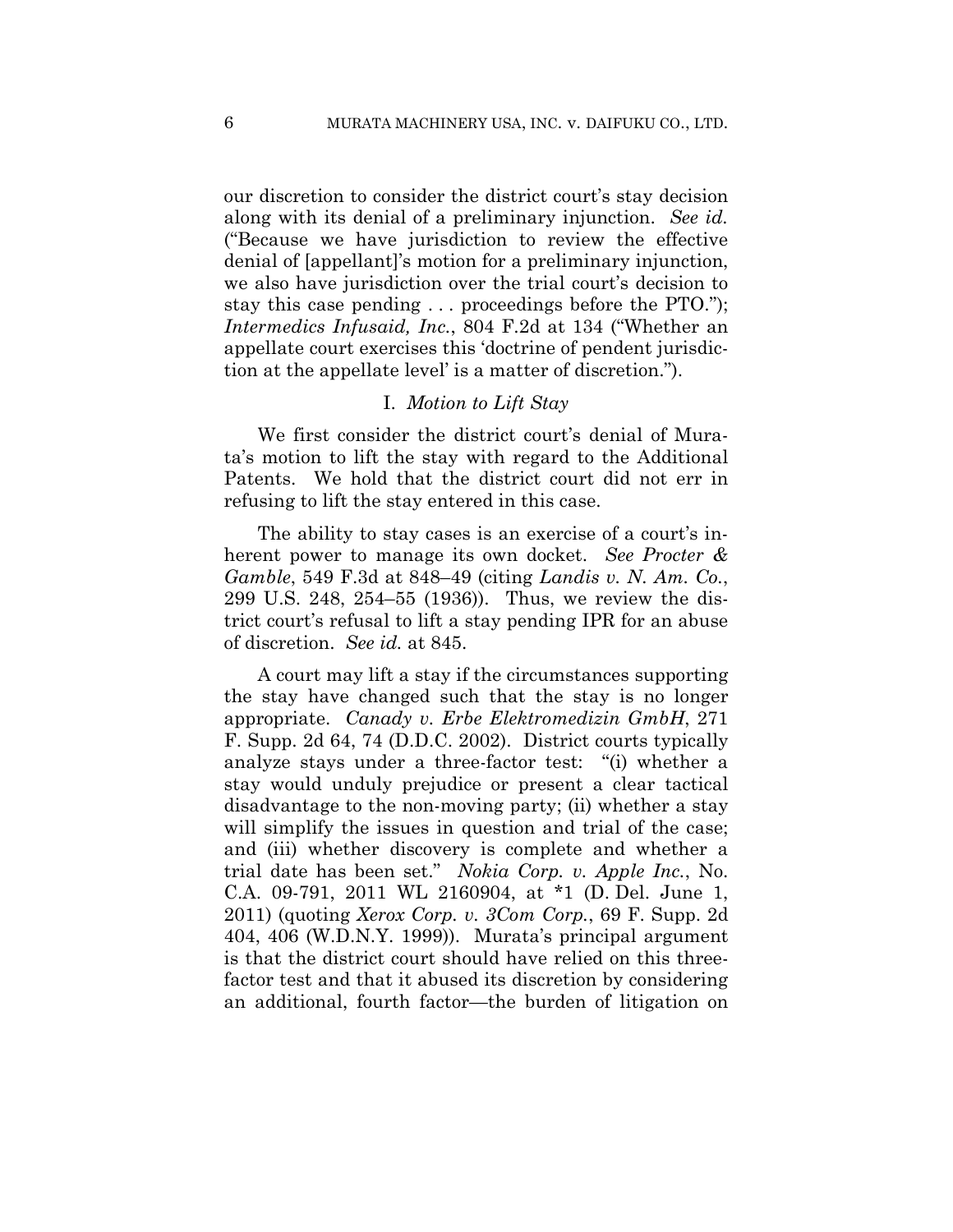the court and the parties—that Murata itself urged the court to adopt earlier in the case. In support of its position, Murata points out that Congress has specifically required district courts to apply the four-factor variant of the test—i.e., to include the "burden of litigation" factor as part of their analysis—for stay requests pending covered business method ("CBM") review by the Board. *See*  America Invents Act ("AIA"), Pub. L. No. 112-29, § 18(b)(1), 125 Stat. 284, 331 (2011). Congress did not likewise prescribe a set of factors that district courts must consider when they decide whether to stay a case pending IPR. The inference Murata would have us draw is that the "burden of litigation" factor is "applicable solely to stays pending CBM review . . . ." Appellant Br. 48. Put another way, Murata argues that the CBM statute imputes a negative restriction on district courts, prohibiting them from considering the burden of litigation unless Congress has explicitly required that they do so. Thus, Murata argues it was legal error for the district court to have considered the burden of litigation in this case as the stay centered around IPRs rather than CBM reviews.

We disagree. Besides the fact that it was Murata that first advocated that the court consider the "burden of litigation" factor, we nonetheless hold that consideration of this factor is well within the district court's discretion. "The Supreme Court has long recognized that district courts have broad discretion to manage their dockets, including the power to grant a stay of proceedings." *Procter & Gamble*, 549 F.3d at 848–49 (citing *Landis*, 299 U.S. at 254–55); *see also Gould v. Control Laser Corp.,* 705 F.2d 1340, 1341 (Fed. Cir. 1983). Indeed, we have noted that with respect to a similar PTO post-grant proceeding, reexamination, the authorizing statute need not even grant district courts the power to stay related proceedings because "'such power already resides with the Court'[,] . . . including the authority to order a stay pending conclusion of a PTO reexamination." *Ethicon, Inc. v. Quigg*, 849 F.2d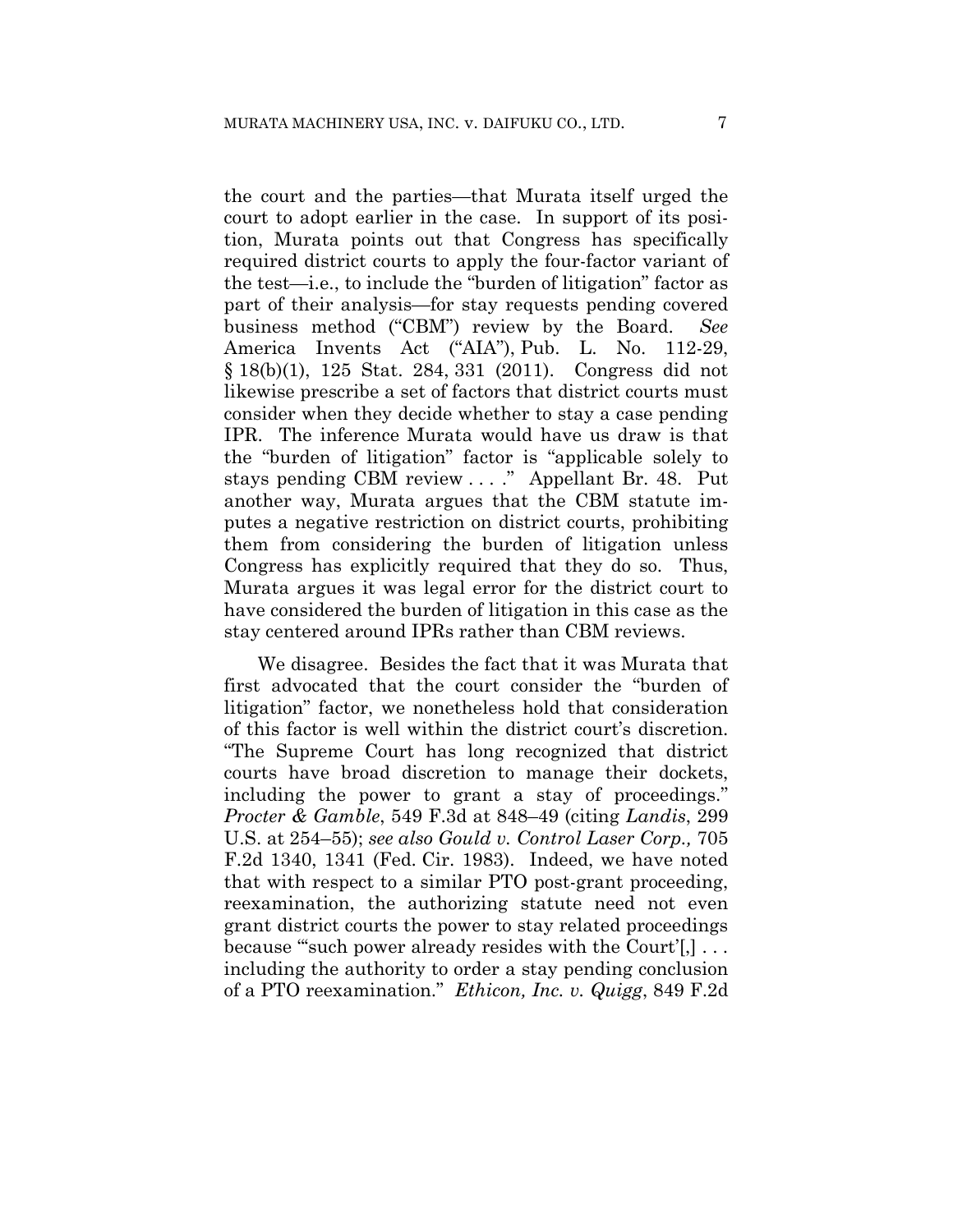1422, 1426–27 (Fed. Cir. 1988) (quoting 1980 U.S. Code Cong. & Admin. News at 6463).

Attendant to the district court's inherent power to stay proceedings is the court's discretionary prerogative to balance considerations beyond those captured by the three-factor stay test. The burden litigation places on the court and the parties when IPR proceedings loom is one such consideration that district courts may rightfully choose to weigh. *See, e.g.*, *NFC Tech. LLC v. HTC Am., Inc.*, No. 2:13-cv-1058, 2015 WL 1069111, at \*5 (E.D. Tex. Mar. 11, 2015) (Bryson, J.) (noting that "whether a stay will reduce the burden of litigation on the parties and the court [] is a consideration that courts often take[] into account in determining whether to grant a stay pending inter partes review"). The AIA  $\S 18(b)(1)$  requirement that district courts must consider the burden of litigation when faced with a CBM stay request does not bar courts from choosing to consider it in the IPR context. Indeed, legislative history confirms that "Congress's desire to enhance the role of the PTO and limit the burden of litigation on courts and parties was not limited to the CBM review context." *Id.* (citing AIA legislative history). As such, district courts might consider this factor relevant and therefore do not abuse their discretion by weighing it as part of an IPR-based stay determination.

We have considered Murata's remaining arguments that the district court abused its discretion in analyzing the traditional three factors and find them unpersuasive. Having determined that the district court did not abuse its discretion in its overall analysis or by considering the burden of litigation, we do not disturb the district court's decision not to lift the stay with respect to the Additional Patents.

#### II. *Motion for Preliminary Injunction*

After denying Murata's motion to lift the stay, the district court found Murata's preliminary injunction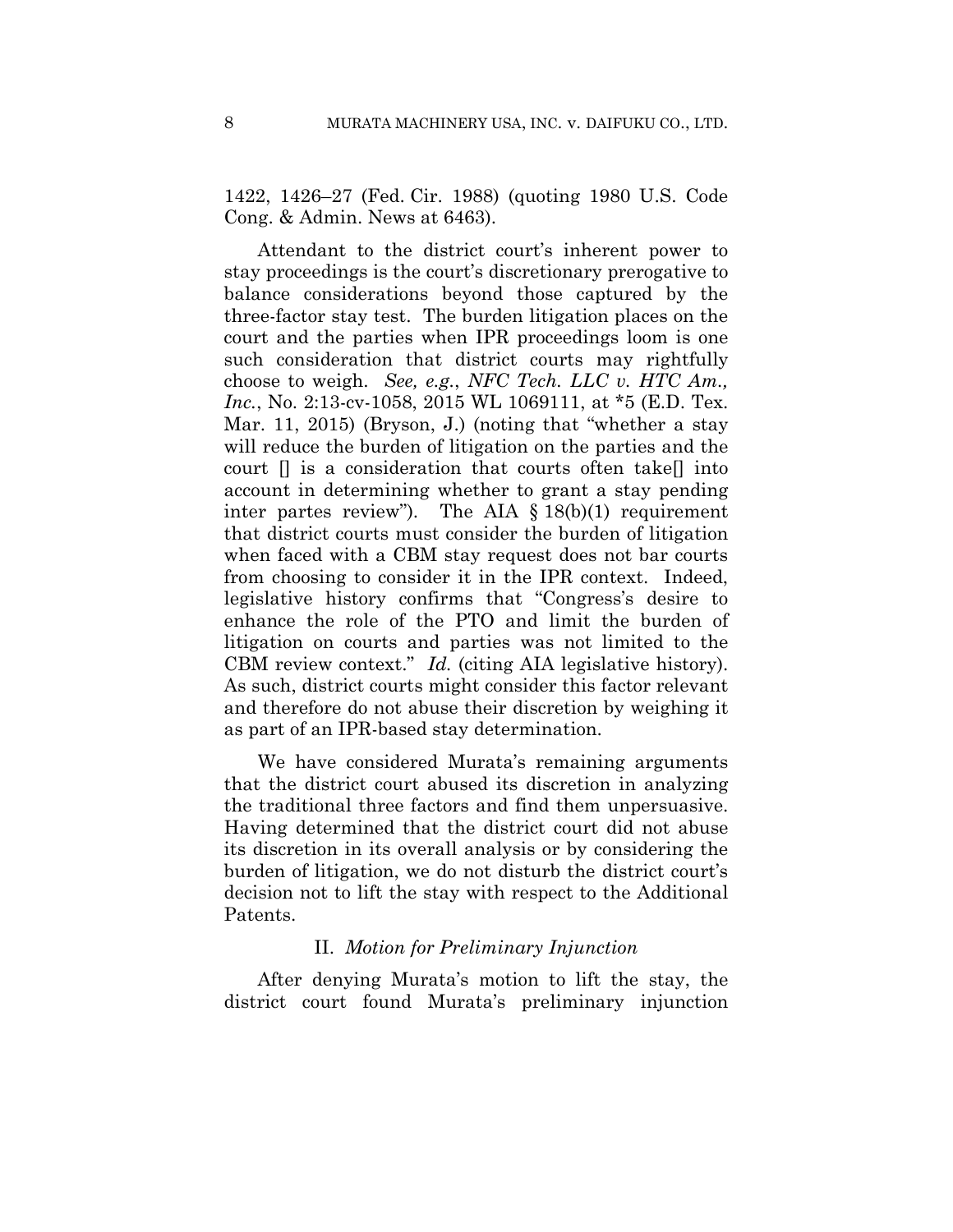motion untimely and concluded that, "[b]ecause the court has now declined to lift the stay, the Motion for Preliminary Injunction is denied without prejudice to renew at a later date, if appropriate." *Dist. Ct. Order*, 2015 WL 5178456, at \*2. The district court included no additional discussion or rationale supporting its denial of Murata's motion. Murata argues that the district court erred by summarily denying its motion for preliminary injunction. We agree, for the reasons stated below.

In general, we review a grant or denial of a preliminary injunction using the law of the regional circuit, here the Tenth Circuit. *Trebro Mfg., Inc. v. Firefly Equip., LLC*, 748 F.3d 1159, 1165 (Fed. Cir. 2014). "However, the Federal Circuit has itself built a body of precedent applying the general preliminary injunction considerations to a large number of factually variant patent cases, and gives dominant effect to Federal Circuit precedent insofar as it reflects considerations specific to patent issues." *Id.*  (quoting *Mikohn Gaming Corp. v. Acres Gaming, Inc.*, 165 F.3d 891, 894 (Fed. Cir. 1998) (internal quotation marks and alterations omitted)). Both the Tenth Circuit and the Federal Circuit review the denial of a preliminary injunction motion for an abuse of discretion. *Little v. Jones*, 607 F.3d 1245, 1250 (10th Cir. 2010); *see also Procter & Gamble*, 549 F.3d at 845. "A district court would necessarily abuse its discretion if it based its ruling on an erroneous view of the law or on a clearly erroneous assessment of the evidence." *Highmark Inc. v. Allcare Health Mgmt. Sys., Inc.*, 134 S. Ct. 1744, 1748 n.2 (2014) (quoting *Cooter & Gell v. Hartmarx Corp.*, 496 U.S. 384, 405 (1990)).

A preliminary injunction is a "drastic and extraordinary remedy" which, to obtain, a "moving party must demonstrate a reasonable likelihood of success on the merits, irreparable harm in the absence of a preliminary injunction, a balance of hardships tipping in its favor, and the injunction's favorable impact on the public interest."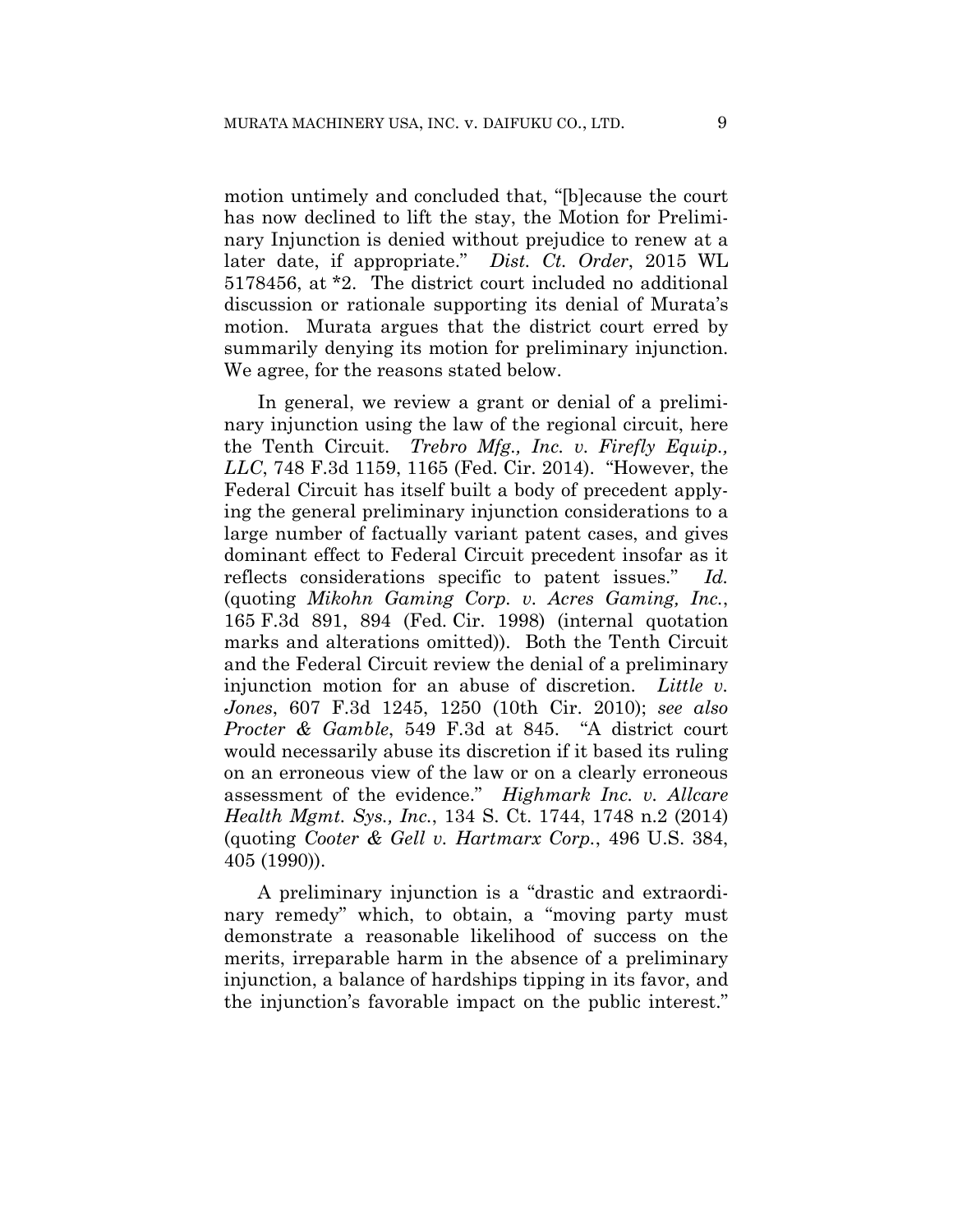*Nat'l Steel Car, Ltd. v. Canadian Pac. Ry.*, 357 F.3d 1319, 1324–25 (Fed. Cir. 2004) (internal citations omitted). Rule 52(a)(2) of the Federal Rules of Civil Procedure specifically requires that "[i]n granting or refusing an interlocutory injunction, the court must . . . state the findings and conclusions that support its action." This rule reflects the exigency and gravity underlying a motion for preliminary injunction, as it departs from Federal Rule of Civil Procedure 52(a)(3)'s more general rule that "[t]he court is not required to state findings or conclusions when ruling on a motion under Rule 12 or 56 or, unless these rules provide otherwise, on any other motion." We take particular note, as have our sister circuits, that the text of Rule 52 is drawn not only to a district court's grant of a preliminary injunction motion, but also to a denial. *See, e.g.*, *Ali v. Quarterman*, 607 F.3d 1046, 1048 (5th Cir. 2010) ("When *denying* a motion for a preliminary injunction, a district court must offer findings of fact and conclusions of law to justify the denial" under Federal Rule of Civil Procedure 52(a)(2). (emphasis added) (citing Fed. R. Civ. P.  $52(a)(2)$ ).

Here, the sum and substance of the district court's decision regarding Murata's preliminary injunction motion is found in a single paragraph, which concluded: "Because the court has now declined to lift the stay, the Motion for Preliminary Injunction is denied without prejudice to renew at a later date, if appropriate." *Dist. Ct. Order*, 2015 WL 5178456, at \*2. This cursory treatment of Murata's preliminary injunction motion does not satisfy the Rule  $52(a)(2)$  requirement that the deciding court must state factual findings and legal conclusions supporting its action. *See Prairie Band of Potawatomi Indians v. Pierce*, 253 F.3d 1234, 1246 (10th Cir. 2001) (citing *Knapp Shoes, Inc. v. Sylvania Shoe Mfg. Corp.*, 15 F.3d 1222, 1228 (1st Cir. 1994)) (explaining that "conclusory findings are not sufficient compliance" with Federal Rule of Civil Procedure  $52(a)(2)$ ). While "[t]here are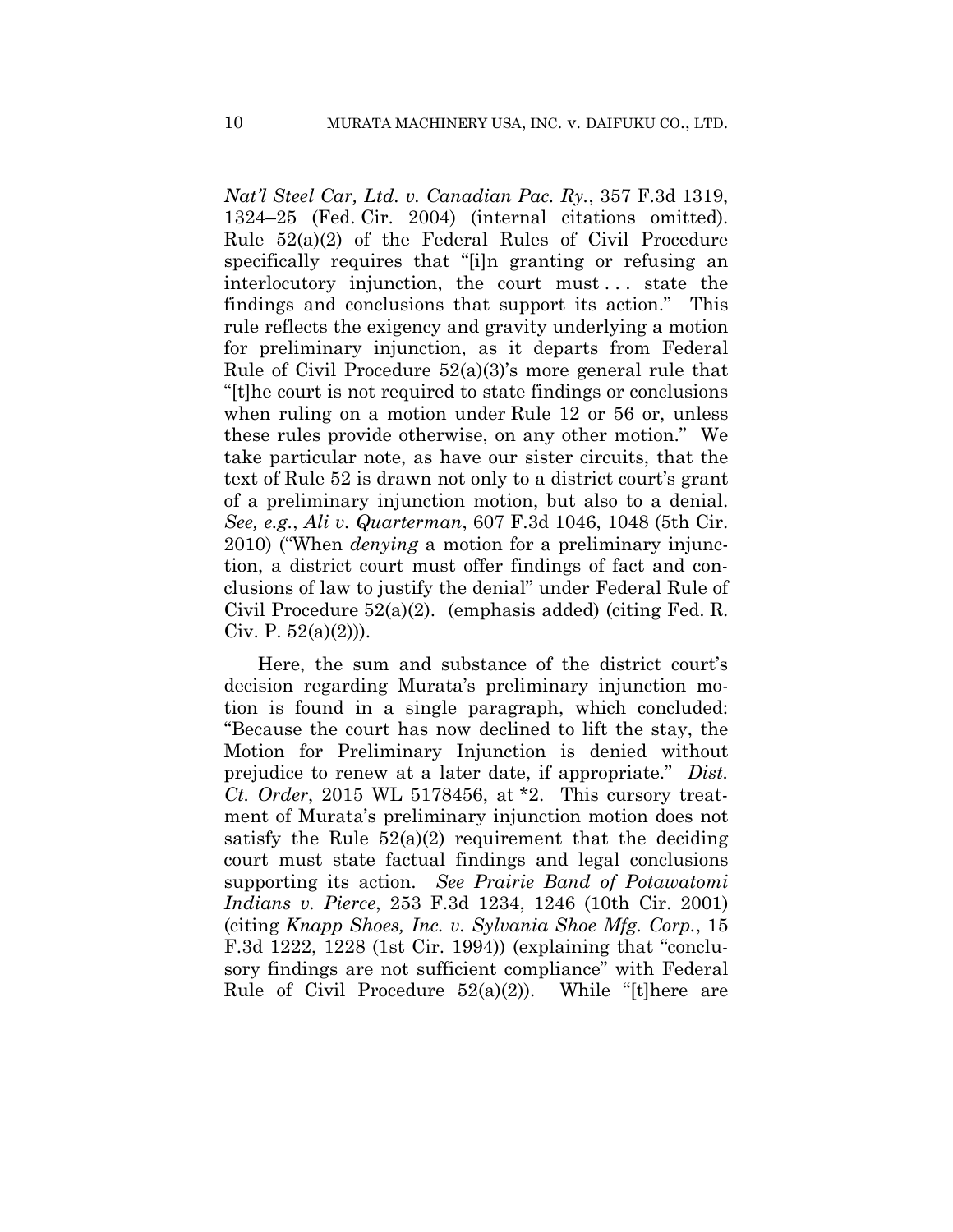times . . . when a district court's failure to comply with Rule 52(a) will not necessitate a remand for clarification," if, for example, it can be "ascertain[ed] from the record that one party or the other was clearly entitled to judgment in its favor," this is not one of those instances. *Id.*  Daifuku argues that the district court effectively considered the merits of Murata's preliminary injunction motion when it concluded that a stay would not unduly prejudice Murata. *See* Oral Argument at 31:29–35:41. But the district court did not state as much in its opinion; nor did it suggest that this was its reasoning. In the absence of any analysis whatsoever, we cannot review the opinion for an abuse of discretion. *See, e.g.*, *H & R Block Tax Servs. LLC v. Acevedo-Lopez*, 742 F.3d 1074, 1076 (8th Cir. 2014) (vacating and remanding order denying preliminary injunction because "the district court's failure to make specific findings and explain its ruling, as Fed. R. Civ. P.  $52(a)(2)$  requires, results in a record that does not sufficiently inform this court of the basis for the trial court's decision on the material issue" (internal citation and quotation marks omitted)).

We hold that when a district court denies a preliminary injunction motion, it must provide an adequate reason for its decision beyond merely noting that the case has been stayed. In so holding, we maintain our view that "[a] preliminary injunction should not be granted if there is a substantial issue of patent validity." *Procter & Gamble*, 549 F.3d at 849. Likewise, we recognize that "both a preliminary injunction and a stay ordinarily should not be granted at the same time." *Id.* We do not ask, nor do the Federal Rules of Civil Procedure require, that the district court conduct a preliminary injunction hearing, or even request a responsive brief from Daifuku. *See Bradley v. Pittsburgh Bd. of Educ.*, 910 F.2d 1172, 1175 (3d Cir. 1990) (explaining that "[t]he applicable Federal Rule does not make a hearing a prerequisite for ruling on a preliminary injunction."). Indeed, a "limited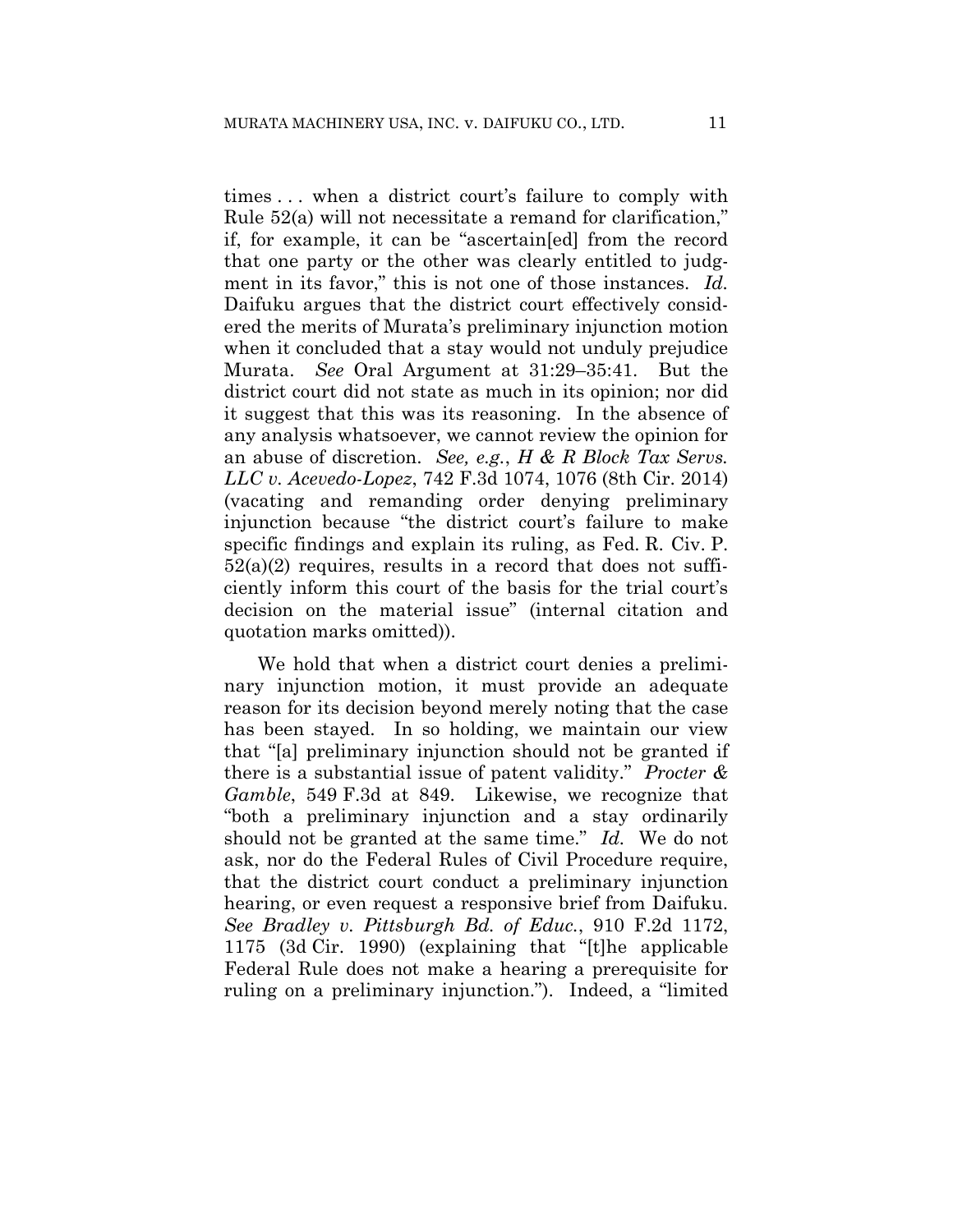analysis may support a trial court's denial of a preliminary injunction" so long as the district court concludes that some of the requisite preliminary injunction factors disfavor the movant. *Polymer Techs., Inc. v. Bridwell*, 103 F.3d 970, 973–74 (Fed. Cir. 1996); *see also Prairie Band*, 253 F.3d at 1246 (explaining that "Rule 52(a) does not require over-elaboration of detail or particularization of facts" so long as the findings are not "conclusory" (internal citation and quotation marks omitted)). We simply ask that the district court explain its views on why a preliminary injunction would or would not be appropriate in this case. *Bradley*, 910 F.2d at 1178 (explaining that for preliminary injunctions, "conclusions of law are . . . essential" under Federal Rule of Civil Procedure 52(a)(2) and that even when there has been no hearing held, "the factual bases on which the conclusions are predicated . . . serve to permit evaluation of the legal conclusions reached by the district court"). Thus, we vacate the district court's order to the extent it denies Murata's motion for a preliminary injunction and we remand for further proceedings consistent with this opinion. *See id.* at 1179 ("Because of the court's failure to comply with Rule 52, we are unable to determine why the district court rejected a preliminary injunction on this aspect of [movant's] claim. It follows that we must return this matter to the district court which should have the opportunity to make the requisite findings and conclusions."); *see also H & R Block*, 742 F.3d at 1078; *Ali*, 607 F.3d at 1048.

#### **CONCLUSION**

For the foregoing reasons, we affirm the district court's denial of Murata's motion to lift the stay, vacate the district court's denial of Murata's motion for a preliminary injunction, and remand for the court to address the motion in light of this opinion.